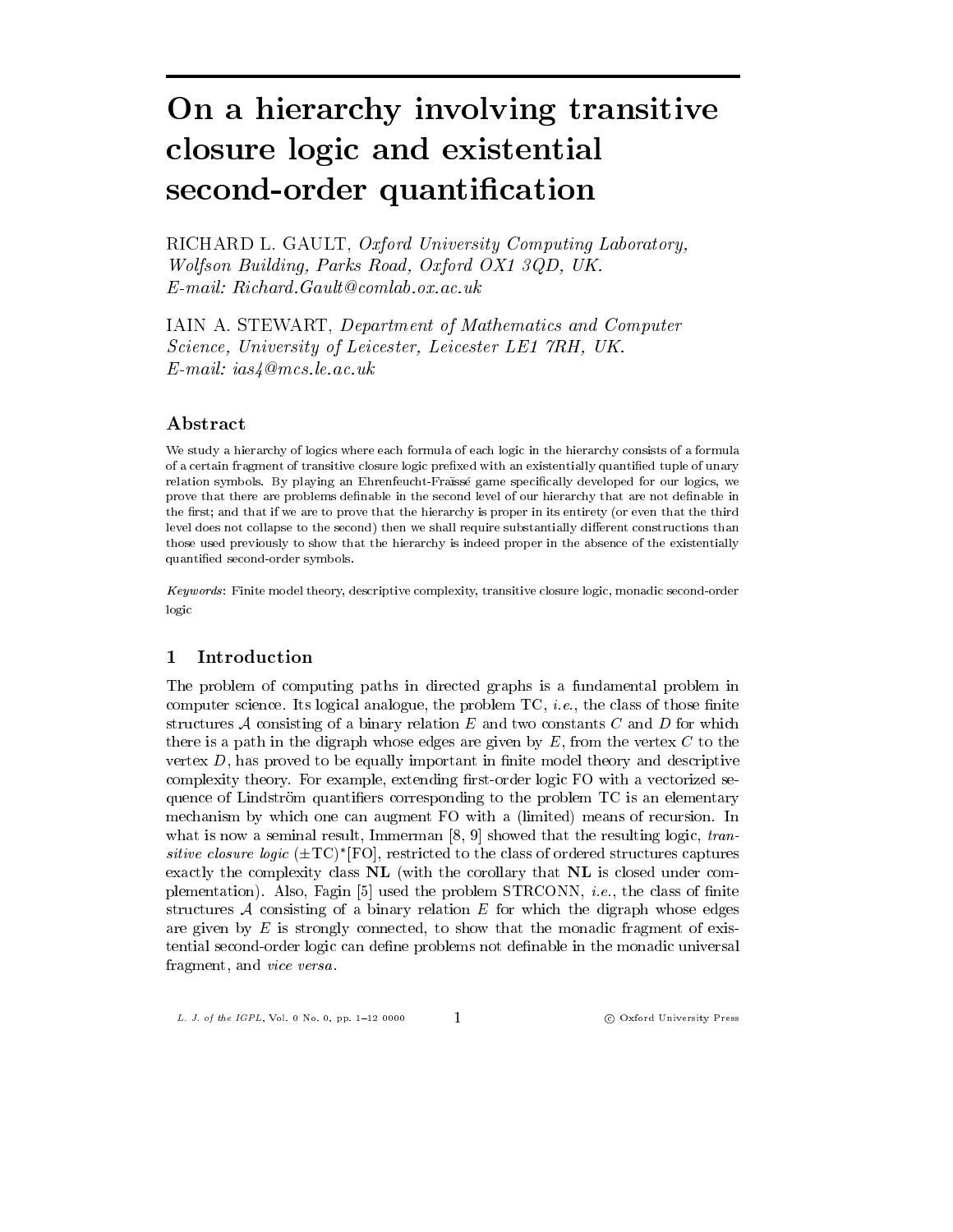Since Immerman's and Fagin's results, transitive closure logic and (fragments of) second-order logic have subsequently been well studied. However, logics incorporating both the transitive closure operator TC and monadic second-order quantification have been barely touched upon save for Courcelle's examination [2] of the expressibility of certain "monadic second-order extensions" of transitive closure logic on graphs in relation to the logical representation of graphs (where the domain of a structure might correspond to the vertices of the graph or alternatively to the vertices and the edges).

In this paper, we study a hierarchy of logics where each formula of each logic in the hierarchy consists of a formula  $\psi$  of a certain fragment of transitive closure logic prefixed with an existentially quantified tuple of unary relation symbols (which can appear in the formula  $\psi$ ). In essence, it is the hierarchy of transitive closure logic studied by Grädel in [7] (and shown there to be proper on the class of all finite structures) but with formulae prefixed with existentially quantified tuples of unary relation symbols. The question we will mainly be concerned with is: "Is the hierarchy still proper even when we allow prefixes of existentially quantified unary relation symbols?" By playing an Ehrenfeucht-Fraïssé game specifically developed for our logics, we prove that there are problems definable in the second level of our hierarchy that are not definable in the first; and that if we are to prove that the hierarchy is proper in its entirety (or even that the third level does not collapse to the second) then we shall require substantially different constructions than those currently available. Whilst our results fall short of proving that the hierarchy described above is a proper infinite hierarchy, the combinatorial complexity of our inexpressibility result testifies to the fact that playing our Ehrenfeucht-Fraïssé game is by no means straightforward (even at the lowest level of the hierarchy), and our observations as to the efficacy of our techniques for obtaining a full proper hierarchy result provide concrete evidence that new combinatorial constructions will be required for further progress to be made. Our inexpressibility result also gives rise to a proper extension of existential monadic second-order logic which is not closed under complementation.

#### $\bf{2}$ **Basic definitions**

We begin with some definitions. The reader is referred to  $[3, 10]$  for more details. A signature  $\sigma$  is a tuple  $(R_1, \ldots, R_r, C_1, \ldots, C_c)$ , where each  $R_i$  is a relation symbol, of arity  $a_i > 0$ , and each  $C_j$  is a constant symbol. A finite structure A over the *signature*  $\sigma$ , or  $\sigma$ -structure, consists of a finite universe or domain |A| together with a relation  $R_i$  of arity  $a_i$ , for every relation symbol  $R_i$ , and a constant  $C_j \in |\mathcal{A}|$ , for every constant symbol  $C_j$  (we do not generally distinguish between relations and relation symbols and between constants and constant symbols). A finite structure  $A$ whose domain consists of n distinct elements has *size* n, and we denote the size of  $A$ by  $|\mathcal{A}|$  also (this does not cause confusion). We only ever consider finite structures of size at least 2, and the class of all finite structures of size at least 2 over the signature  $\sigma$  is denoted STRUCT( $\sigma$ ). A problem over some signature  $\sigma$  consists of a sub-class of  $\text{STRUCT}(\sigma)$  that is closed under isomorphism; that is, if A is in the problem then so is every isomorphic copy of  $A$ . Throughout, all our structures are finite.

It is well-known that first-order logic, FO, is not very expressive when it comes to defining problems. One method of increasing expressibility is to extend first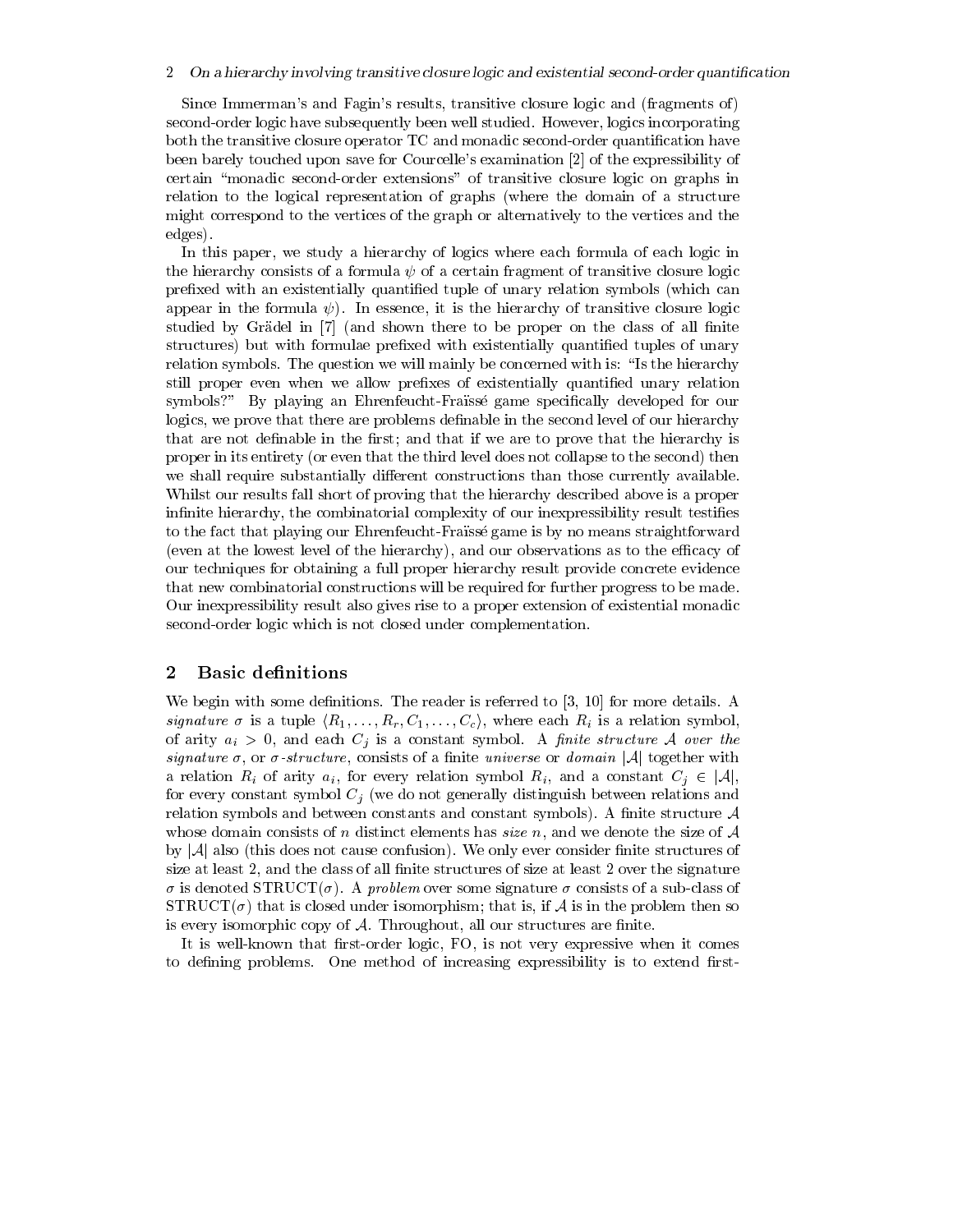order logic using a vectorized sequence of Lindström quantifiers corresponding to some problem  $\Omega$ ; or, as we prefer, an *operator*  $\Omega$  for short. We shall only ever be concerned with the case when  $\Omega$  is the problem TC (defined in the Introduction) over the signature  $\sigma_0$  consisting of the binary relation symbol E and the two constant symbols  $C$  and  $D$ ), with the resulting logic being transitive closure logic.

*Transitive closure logic*  $(\pm T C)^*$  [FO] consists of those formulae built using the usual constructs of first-order logic and also the operator TC, where the operator TC is applied as follows.

- Suppose that  $\psi(\mathbf{x}, \mathbf{y}, \mathbf{z})$  is a formula of  $(\pm \text{TC})^*$  [FO] such that:
	- $-\mathbf{x}$  and y are k-tuples of distinct variables, for some  $k \geq 1$ ;
	- $-z$  is an *m*-tuple of distinct variables, for some  $m \geq 0$ , each of which is different from any variable of  $x$  and  $y$ ; and
	- all free variables of  $\psi$  are contained in **x**, **y** or **z**.
- Suppose that  $\mathbf{w}_0$  and  $\mathbf{w}_1$  are k-tuples of variables and constant symbols (which need not be distinct).
- $\bullet$  Then

$$
\Gamma\mathrm{C}[\lambda \mathbf{x}, \mathbf{y}\psi](\mathbf{w}_0, \mathbf{w}_1)
$$

is a formula of  $(\pm T C)^*$  FO whose free variables are the variables of z together with any other variables appearing in  $w_0$  or  $w_1$ .

If  $\Phi$  is a sentence of the form  $TC[\lambda x, y\psi](w_0, w_1)$ , as above, over some signature  $\sigma$ then we interpret  $\Phi$  in a  $\sigma$ -structure A as follows (note that as  $\Phi$  is a sentence, the variables of **z** are absent and the tuples  $\mathbf{w}_0$  or  $\mathbf{w}_1$  consist entirely of constant symbols of  $\sigma$ ). First, we build a  $\sigma_0$ -structure  $\Phi(\mathcal{A})$ .

- The domain of the  $\sigma_0$ -structure  $\Phi(\mathcal{A})$  is  $|\mathcal{A}|^k$ .
- The relation E of  $\Phi(\mathcal{A})$  is defined via:
- $-$  for any  $\mathbf{u}, \mathbf{v} \in [\Phi(\mathcal{A})] = |\mathcal{A}|^k$ ,  $E(\mathbf{u}, \mathbf{v})$  holds in  $\Phi(\mathcal{A})$  if, and only if,  $\psi(\mathbf{u}, \mathbf{v})$  holds in  $\mathcal{A}$ .
- The constants C and D of  $\Phi(\mathcal{A})$  are defined via:
	- $-C$  and D are the interpretation of the tuples of constants  $w_0$  and  $w_1$ , respectively, in  $A$ .

We define that  $A \models \Phi$  if, and only if,  $\Phi(A) \in TC$  (the situation where  $\Phi$  has free variables is similar except that  $\Phi$  is interpreted in expansions of  $\sigma$ -structures by an appropriate number of constants).

An alternative extension of FO is second-order logic. Fagin's Theorem [4] is probably the best-known result of finite model theory: a problem is in the complexity class **NP** if, and only if, it can be defined in *existential second-order logic*,  $\Sigma_1^1$ , *i.e.*, the formulae of the form  $\exists X_1 \exists X_2 \dots \exists X_q \varphi$ , where each  $X_i$  is a relation symbol and  $\varphi$  is first-order. Second-order logic is very difficult to work with if one's aim is to prove inexpressibility results: however, the monadic fragment, where quantified relational symbols must be unary, has proved more amenable. Existential monadic second-order *logic*, consisting of the formulae of existential second-order logic where the quantified relation symbols are unary, is often called mon- $\Sigma_1^1$  or mon-NP.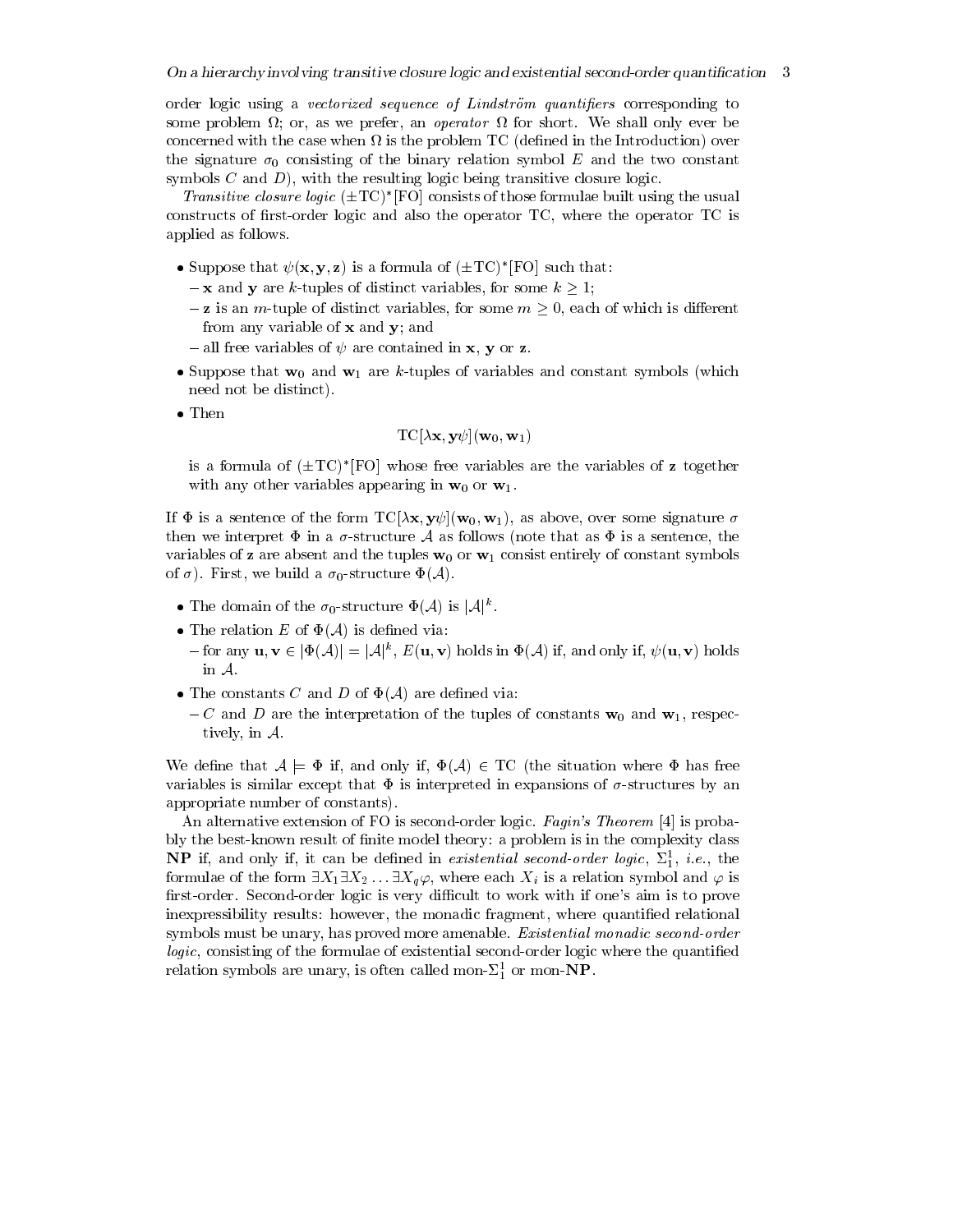Let  $\sigma$  be some signature and let A be some  $\sigma$ -structure. Let  $X_1, X_2, \ldots, X_q$  be new unary relation symbols. We call an interpretation for each  $X_i$  over |A| a colouring of A (the 2<sup>q</sup> colours involved can be considered to be the q-tuples over  $\{0,1\}$ ) where the *i*<sup>th</sup> bit details whether a particular domain element of  $|A|$  is in the relation  $X_i$ ). The resulting coloured structure is the expansion of A by the chosen relations  $X_1, X_2, \ldots, X_q$  (and so it is a  $\sigma \cup \langle X_1, X_2, \ldots, X_q \rangle$ -structure).

#### Our Ehrenfeucht-Fraïssé game 3

Our Ehrenfeucht-Fraïssé game is a natural amalgamation of the Ajtai-Fagin game from [1] and the Grädel game from [7].

## DEFINITION 3.1

Let  $\sigma$  be some signature and let  $\Omega$  be some problem over  $\sigma$ . The mon- $\Sigma_1^1$ -TC-game for  $\Omega$  is played between Spoiler and Duplicator, and proceeds in the following way.

- Spoiler chooses some positive integer  $k$  and a number  $s$  of sets. He then fetches  $k$ pairs of pebbles  $(p_1, q_1), (p_2, q_2), \ldots, (p_k, q_k)$ .
- Duplicator chooses a structure  $A \in \Omega$ .
- Spoiler colours A with the s sets  $X_1, X_2, \ldots, X_s$ , forming the coloured structure  $\mathcal{A}'$
- Duplicator chooses a structure  $\mathcal{B} \notin \Omega$ .
- Duplicator colours B with the s sets  $Y_1, Y_2, \ldots, Y_s$ , and so she forms the coloured structure  $\mathcal{B}'$ .
- The game now proceeds in the same way as does the main part of the Grädel game from [7]. That is, there is a sequence of rounds each one of which consists of one of the following moves.
	- $-$  **A**  $\exists$ -**move.** Spoiler places a hitherto unplaced pebble  $p_i$  on an element of  $|\mathcal{A}|$ and Duplicator places pebble  $q_i$  on an element of  $|\mathcal{B}|$ .
	- $-$  **A**  $\forall$ -**move.** Identical to a  $\exists$ -move but with Spoiler and Duplicator playing in the opposing structures.
	- $-$  **A TC-move.** Suppose that r pairs of pebbles have so far been placed. Spoiler chooses some  $l \leq (k-r)/2$  and selects a sequence  $\mathbf{u_0}, \mathbf{u_1}, \ldots, \mathbf{u_m}$  of *l*-tuples over |A|, for some  $m \geq 1$ , such that  $\mathbf{u}_0$  and  $\mathbf{u}_m$  consist entirely of constants and previously pebbled elements. Duplicator then selects a sequence  $\mathbf{v}_0, \mathbf{v}_1, \ldots,$  $\mathbf{v}_n$  of *l*-tuples over  $|\mathcal{B}|$ , for some  $n \geq 1$ , such that  $\mathbf{v}_0$  and  $\mathbf{v}_n$  are the analogous tuples over  $|\mathcal{B}|$  to  $\mathbf{u}_0$  and  $\mathbf{u}_m$  (that is, given by the corresponding constants and pebbles). Spoiler then places 2l hitherto unplaced  $q$ -pebbles on the elements of the tuples  $\mathbf{v}_i$  and  $\mathbf{v}_{i+1}$ , for some  $i \in \{0,1,\ldots,n-1\}$  (of course, some pebbles might end up being placed on the same domain element); and Duplicator replies by placing the 2l corresponding p-pebbles on the elements of the tuples  $\mathbf{u}_i$  and  $\mathbf{u}_{j+1}$ , for some  $j \in \{0, 1, ..., m-1\}$ .
	- $-$  A  $\neg$ **TC-move.** Identical to a TC-move but with Spoiler and Duplicator playing in the opposing structures.
- The game continues until all  $2k$  pebbles have been placed.

Duplicator wins a play of the game if, and only if, at the end of the play the mapping defined by the pebbles and the constants of the coloured structures is a (well-defined)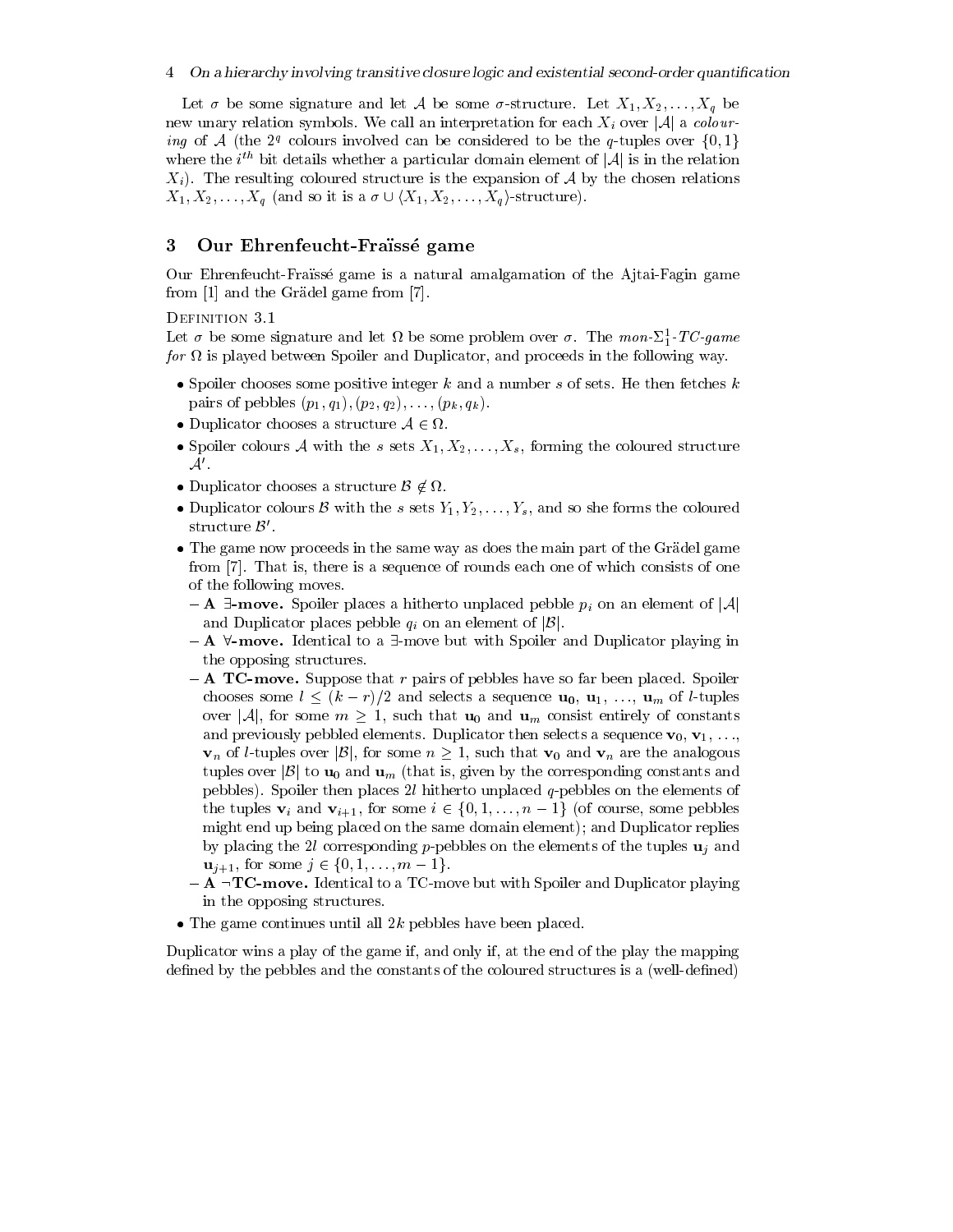partial isomorphism from  $A'$  to  $B'$  (where this partial isomorphism must respect colour).

The traditional Ehrenfeucht-Fraïssé game is a restriction of that in Definition 3.1 in that there is no colouring phase and the only moves allowed are  $\exists$ -moves and  $\forall$ moves. Our game has been designed for the following logics; which are extensions of fragments of transitive-closure logic by existential second-order quantification.

## DEFINITION 3.2

For every string  $\omega$  over the alphabet  $\{\exists, \forall, TC, \neg TC\}$ , we define the quantifier class  $TC^{0}(\omega)$  in  $(\pm TC)^*[FO]$  inductively as follows.

- The class  $TC^0(\epsilon)$  contains the quantifier-free first-order formulae.
- For a quantifier  $Q \in {\exists, \forall}$ , the class  $TC^{0}(Q\omega)$  is the closure under conjunctions and disjunctions of the class of formulae  $TC^{0}(\omega) \cup \{(Qx)\varphi : x \text{ is some}\}$ variable and  $\varphi \in TC^0(\omega)$ .
- The class  $TC^{0}(TC\omega)$  is the closure under conjunctions and disjunctions of the class of formulae of  $TC^0(\omega)$  and formulae of the form  $TC[\lambda x, y\varphi](z, w)$ , where  $\varphi \in \mathrm{TC}^0(\omega)$ .
- The class  $TC^0(\neg TC\omega)$  is the closure under conjunctions and disjunctions of the class of formulae of  $TC^0(\omega)$  and formulae of the form  $\neg TC[\lambda \mathbf{x}, \mathbf{y}\varphi](\mathbf{z}, \mathbf{w})$ , where  $\varphi \in \mathrm{TC}^0(\omega)$ .

As remarked in [7], any formula of  $(\pm TC)^*[FO]$  is equivalent to a formula in some class  $TC^0(\omega)$ , where  $\omega \in \{TC, \neg TC\}^*$ .

## DEFINITION 3.3

For every string  $\omega$  over the alphabet  $\{\exists, \forall, TC, \neg TC\}$  and for every  $q \geq 1$ , we define the quantifier class mon- $\Sigma_1^1$ -TC<sup>q</sup>( $\omega$ ) as

 $\{\exists X_1 \exists X_2 \dots \exists X_q \varphi : \text{ each } X_i \text{ is a unary relation symbol and } \varphi \in \mathrm{TC}^0(\omega)\},\$ 

with mon- $\Sigma_1^1$ -TC<sup>0</sup>( $\omega$ ) defined as TC<sup>0</sup>( $\omega$ ). We set

$$
\text{mon-}\Sigma_1^1 \text{-}\mathrm{T}\,\mathrm{C}(\omega) = \cup_{q=1}^{\infty} \text{mon-}\Sigma_1^1 \text{-}\mathrm{T}\,\mathrm{C}^q(\omega);
$$

and

$$
\text{mon-}\Sigma_1^1 \text{-}\mathrm{TC} = \{ \psi : \psi \in \text{mon-}\Sigma_1^1 \text{-}\mathrm{TC}(\omega), \text{ for some } \omega \in \{ \exists, \forall, \mathrm{TC}, \neg \mathrm{TC} \}^* \}.
$$

Our game, above, gives rise to the following proposition, whose proof follows from that of Theorem 3.5 below.

#### PROPOSITION 3.4

Duplicator has a winning strategy for the mon- $\Sigma_1^1$ -TC-game for  $\Omega$  if, and only if,  $\Omega$ is not definable in mon- $\Sigma_1^1$ -TC.

Proposition 3.4 is just a special case of a more general result. For any word  $\omega \in$  $\{\forall,\exists,\mathrm{TC},\neg\mathrm{TC}\}^*$  and for any  $q>0$ , we may define the mon- $\Sigma_1^1$ -TC<sup>q</sup>( $\omega$ )-game to be the same as the mon- $\Sigma_1^1$ -TC-game, save that Spoiler is obliged to choose q as his value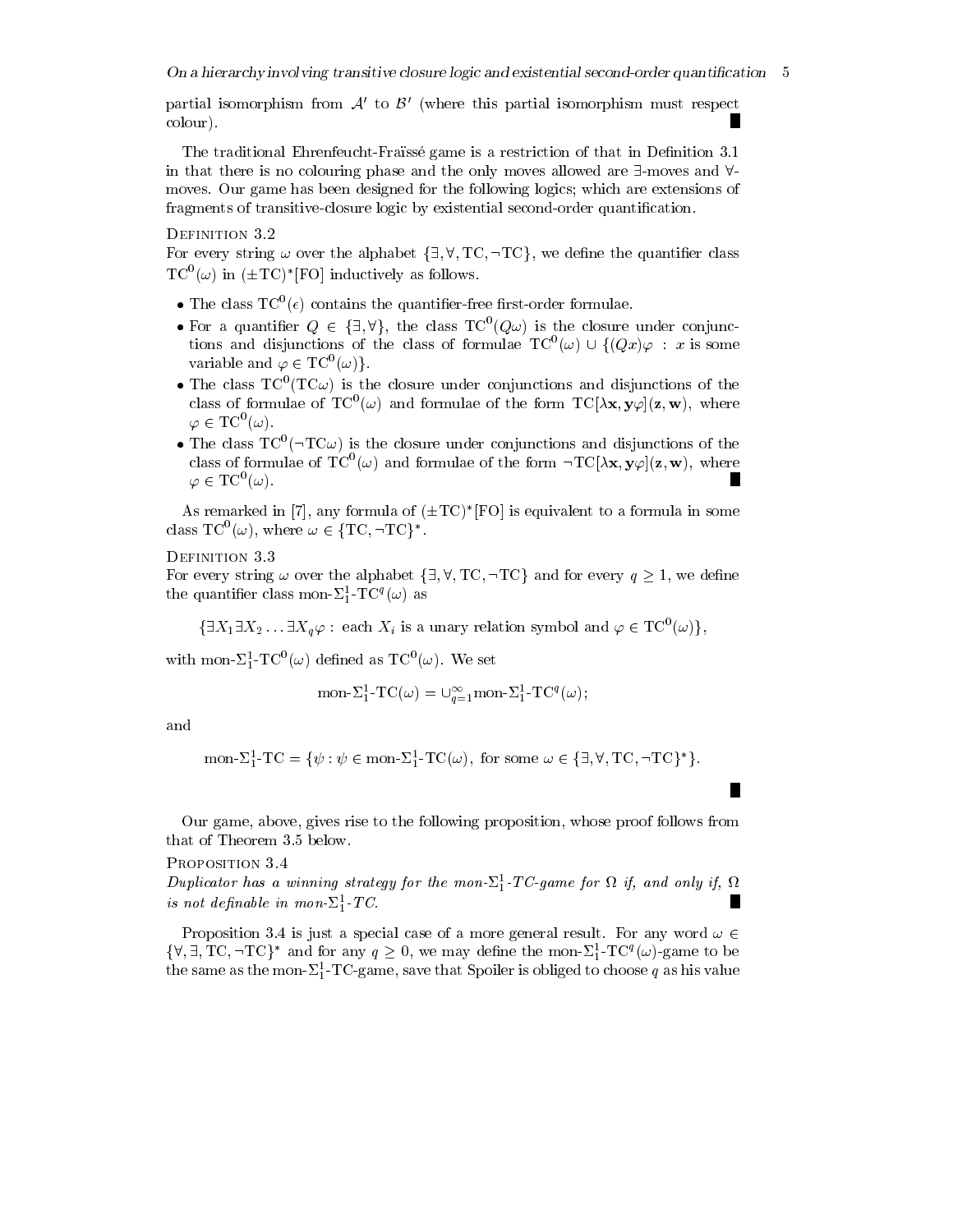of s and to choose his moves according to the string  $\omega$ , *i.e.*, the *i*<sup>th</sup> move of the play is determined by the *i*<sup>th</sup> symbol of  $\omega$ ; and so the string  $\omega$  also dictates the number of rounds in any play. In any play of the game, it is always the case that all pebbles are placed (and so it may be the case that not every choice for  $k$  is legitimate: it all depends on  $\omega$ ). The mon- $\Sigma_1^1$ -TC( $\omega$ )-game is defined as expected (where Spoiler can choose any value for  $s$ ). Then we have the following result.

THEOREM 3.5

Let  $\Omega$  be a problem over some signature  $\sigma$ . Let  $\omega \in {\forall \forall \exists, T C, \neg T C^*}^*$  and let  $q > 0$ . Then Duplicator has a winning strategy in the mon- $\Sigma_1^1$ -TC<sup>q</sup>( $\omega$ )-game (resp. mon- $\Sigma_1^1$ -TC( $\omega$ )-game) for  $\Omega$  if, and only if,  $\Omega$  is not definable in mon- $\Sigma_1^1$ -TC<sup>q</sup>( $\omega$ ) (resp.  $mon\text{-}\Sigma_1^1\text{-}TC(\omega)).$ 

**PROOF.** We shall only prove the theorem in the case where q is given. The case where  $q$  is unrestricted is similar.

We begin by proving the "if" direction. This is the most useful direction in practice and is the easier to prove. In fact, we prove the contrapositive: that is, if  $\Omega$  is definable by a sentence of mon- $\Sigma_1^1$ -TC<sup>q</sup>( $\omega$ ) then Duplicator does not have a winning strategy.

Suppose that  $\Omega$  is defined by the sentence  $\psi = \exists X_1 \exists X_2 \dots \exists X_q \varphi$ , where  $\varphi \in$  $TC^{q}(\omega)$ . During the first step of the game, Spoiler is obliged to take  $s = q$ . Duplicator responds by choosing some structure  $A \in \Omega$  which Spoiler must colour. As  $A \models \psi$ , there must be some assignment to the sets  $X_1, X_2, \ldots, X_q$  so that the colouring A' of A by this assignment satisfies  $A' \models \varphi$ . Spoiler chooses this colouring to obtain the coloured structure  $A'$ .

Duplicator now responds by choosing some  $\mathcal{B} \notin \Omega$  and colouring it. Since  $\mathcal{B} \not\models \psi$ . no matter how she colours  $\mathcal{B}$ , to obtain the coloured structure  $\mathcal{B}'$ , it is always the case that  $\mathcal{B}' \not\models \varphi$ .

The game now proceeds as does the Grädel game on  $\Omega$ . The proof that Spoiler has a winning strategy (and hence that Duplicator does not) may be found in [7]. We need merely observe that the proof presented in [7] still goes through when the structures in question are coloured.

For the converse, we will prove that if Duplicator does not have a winning strategy in the mon- $\Sigma_1^1$ -TC<sup>q</sup>( $\omega$ )-game for  $\Omega$  then  $\Omega$  is definable in the corresponding logic.

If Duplicator does not have a winning strategy then Spoiler must have such a strategy. That is, whichever  $A \in \Omega$  Duplicator chooses, it may be coloured by the q sets in such a way that whichever  $\mathcal{B} \notin \Omega$  Duplicator chooses, and however she colours it, Spoiler has a winning strategy in the Grädel-part of the game. For any  $A$ , denote Spoiler's winning colouring of  $A$  by  $A'$ .

Since the proof of correctness of the Grädel game goes through even when the structures are coloured, it follows that whichever  $A \in \Omega$  Duplicator chooses as her first structure, and whichever coloured  $\mathcal{B}'$  she chooses as her second structure, there is at least one formula  $\varphi_{A,B'} \in TC^{q}(\omega)$  such that  $A' \models \varphi_{A,B'}$  and  $B' \models \neg \varphi_{A,B'}$ . Of course,  $\varphi_{A,B'}$  will make use of up to q free monadic second-order variables. Let  $\Phi_A$  be the conjunction of these  $\varphi_{A,B'}$  over all possible choices of  $\mathcal{B}'$ . This conjunction is permitted since there are only a finite number of such formulae up to logical equivalence. Note that  $\Phi_{\mathcal{A}} \in \mathrm{TC}^q(\omega)$ .

Now, clearly  $A' \models \Phi_A$ . Also, for every  $\mathcal{B} \notin \Omega$  and for every possible colouring  $\mathcal{B}'$  of  $\mathcal{B}, \mathcal{B}' \models \neg \Phi_{\mathcal{A}}$ . So let  $\Psi$  be the disjunction of the formulae of  $\{\Phi_{\mathcal{A}} : \mathcal{A} \in \Omega\}$ . Once again, this is permitted since there are only a finite number of such formulae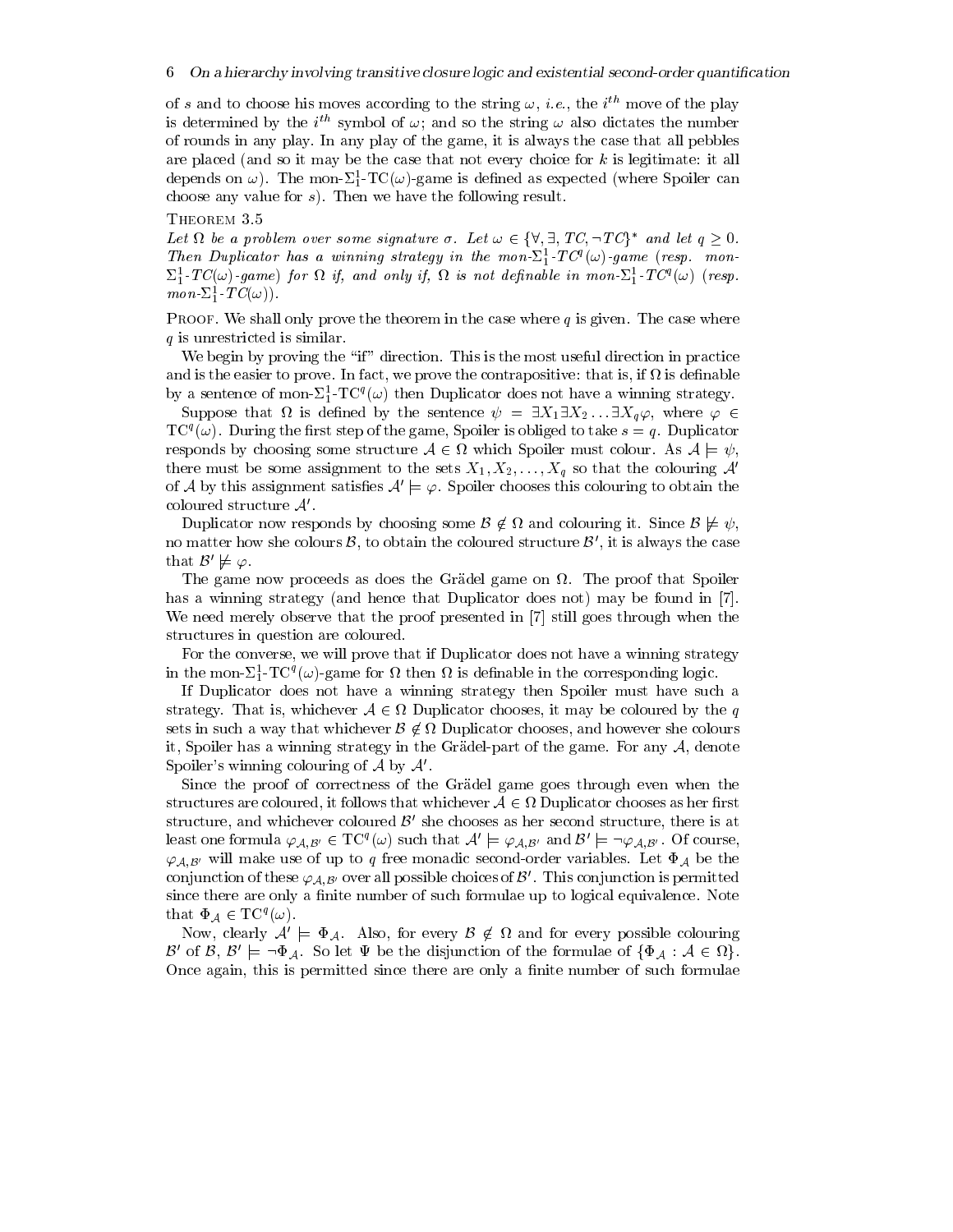up to logical equivalence. Then  $\Psi \in TC^q(\omega)$  and, moreover, for any  $A \in \Omega$ ,  $A' \models \Psi$ . Furthermore, for all  $\mathcal{B} \notin \Omega$  and for any colouring  $\mathcal{B}'$  of  $\mathcal{B}, \mathcal{B}' \models \neg \Psi$ .

So for every  $A \in \Omega$ :

$$
\mathcal{A} \models \exists X_1 \exists X_2 \dots \exists X_q \Psi
$$

where the  $X_i$  are chosen to be the free second-order variables of  $\Psi$ . Similarly, for every  $\mathcal{B} \notin \Omega$ :

$$
\mathcal{B} \models \neg \exists X_1 \exists X_2 \dots \exists X_q \Psi.
$$

Hence,  $\exists X_1 \exists X_2 \dots \exists X_q \Psi$  is a mon- $\Sigma_1^1$ -TC<sup>q</sup>( $\omega$ ) formula which defines  $\Omega$ .

#### Playing our game 4

In [8], Immerman exhibited a particularly strong normal form result for formulae of transitive closure logic on the class of ordered structures. This normal form result was established by induction on the symbolic complexity of a formula. In fact, his case-bycase analysis goes through even on unordered structures except for the elimination of the universal quantifier. With this observation in mind, consider the following hierarchy.

DEFINITION 4.1 The hierarchy

$$
TC(0) \subseteq \forall T C(0) \subseteq TC(1) \subseteq \forall T C(1) \subseteq TC(2) \subseteq \dots
$$

within transitive closure logic is defined as follows.

- TC(0) consists of all formulae of the form  $TC[\lambda x, y\varphi](w_0, w_1)$ , where  $\varphi$  is firstorder (and may contain free variables other than those of  $x$  and  $y$ ).
- $\forall$ -TC(*m*) is the universal closure of TC(*m*), *i.e.*, the set of formulae of the form  $\forall x_1 \forall x_2 \dots \forall x_m \varphi$ , where  $\varphi \in \mathrm{TC}(m)$ .
- $TC(m + 1)$  is the set of formulae of the form  $TC[\lambda x, y\varphi](w_0, w_1)$ , where  $\varphi \in$ П  $\forall$ -TC $(m)$ .

Grädel proved the following result [7].

THEOREM 4.2

Over signatures containing at least two constant symbols which are always interpreted differently in any structure,  $TC(m) \subset \forall$ -T $C(m) \subset TC(m+1)$ , for all  $m > 0$ .

One can ask whether Grädel's hierarchy result holds if one prefixes the formulae of the logics  $TC(i)$  and  $\forall$ -TC $(i)$  with existentially quantified prefixes of (new) relation symbols.

DEFINITION 4.3 Define

> mon- $\Sigma_1^1$ -TC(i) = { $\exists X_1 \exists X_2 \dots \exists X_q \varphi : q \ge 0$ , each  $X_j$  is a unary relation symbol and  $\varphi \in \mathrm{TC}(i)$ :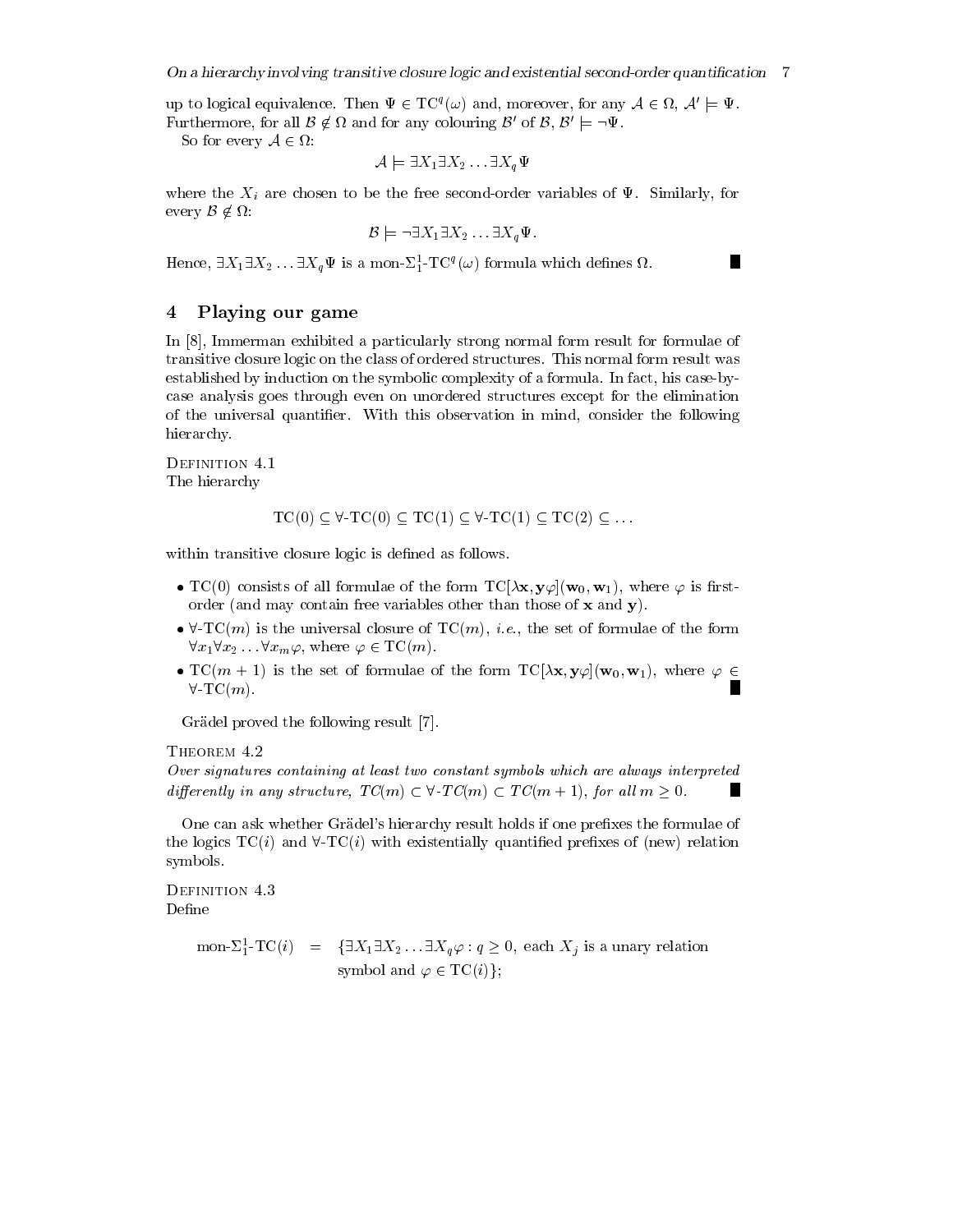and

$$
\text{mon-}\Sigma_1^1 \text{-}\forall \text{-}\mathrm{TC}(i) = \{\exists X_1 \exists X_2 \dots \exists X_q \varphi : q \ge 0, \text{ each } X_j \text{ is a unary relation}
$$
\n
$$
\text{symbol} \varphi \in \forall \text{-}\mathrm{TC}(i)\}.
$$

The resulting hierarchy is

mon- $\Sigma_1^1$ -TC(0)  $\subseteq$  mon- $\Sigma_1^1$ - $\forall$ -TC(0)  $\subseteq$  mon- $\Sigma_1^1$ -TC(1)  $\subseteq$  mon- $\Sigma_1^1$ - $\forall$ -TC(1)  $\subseteq$  ...

Note that mon- $\Sigma_1^1$ -TC(0) is a strict extension of mon- $\Sigma_1^1$  (TC can be defined in the former logic but not the latter  $[1]$ .

Let us now make a start on answering the question posed prior to Definition 4.3. In order to make developing winning strategies in our games easier, we shall use a result due to Fagin, Stockmeyer and Vardi [6].

For any structure A, we say that  $a, b \in |\mathcal{A}|$  are *adjacent* if either  $a = b$  or there is some tuple **t** in some relation of A such that both a and b appear as elements of **t**. The *degree* of an element  $a \in |\mathcal{A}|$  is the number of elements of  $|\mathcal{A}|$  adjacent to a but not equal to a. For any integer  $d \geq 1$  and  $a \in |\mathcal{A}|$ , we define the *neighbourhood* of *radius d about a,*  $Nbd(d, a)$ *, recursively as follows.* 

> $Nbd(1,a) = \{a\}.$  $Nbd(d+1, a) = \{b \in |\mathcal{A}| : b \text{ is adjacent to some } b' \in Nbd(d, a)\}.$

The *d*-type of an element  $a \in |\mathcal{A}|$  is the isomorphism type of  $Nbd(d, a)$  (where a is regarded as a distinguished constant).

Crucial to Fagin, Stockmeyer and Vardi's result, alluded to above, is the notion of  $(d, m)$ -equivalence. Let d and m be non-zero natural numbers. Two structures A and B over the same signature are  $(d, m)$ -equivalent if for any d-type  $\tau$ , either A and B have exactly the same number of elements of d-type  $\tau$  or they both have at least m elements of d-type  $\tau$ . Fagin, Stockmeyer and Vardi proved the following [6].

#### THEOREM 4.4

Let  $\sigma$  be some signature containing just relation symbols (and no constant symbols). Let l and f be non-zero natural numbers. There there exist non-zero natural numbers d and m where d depends solely on l and m depends only on l and f such that whenever A and B are  $(d,m)$ -equivalent and every element of both structures has degree at most f then Duplicator has a winning strategy in the traditional Ehrenfeucht-Fraïssé game in which Spoiler is obliged to choose l as his value of k.

Theorem 4.4 can often be used to simplify the proof that Duplicator has a winning strategy in an Ehrenfeucht-Fraissé game. For instead of actually having to exhibit a strategy, it is sufficient to prove that the two structures chosen by Duplicator are, in some sense, "locally equivalent". This is often a considerably easier task.

In fact, Theorem 4.4 also holds over signatures which contain constant symbols (as remarked in [11]). To see this, let  $\sigma = \langle R_1, R_2, \ldots, R_r, C_1, C_2, \ldots, C_c \rangle$  be a signature containing the c constant symbols  $C_1, C_2, \ldots C_c$ , and let A be a  $\sigma$ -structure. Consider now the purely relational signature  $\sigma' = \langle R_1, R_2, \ldots, R_r, R'_1, R'_2, \ldots, R'_c \rangle$  in which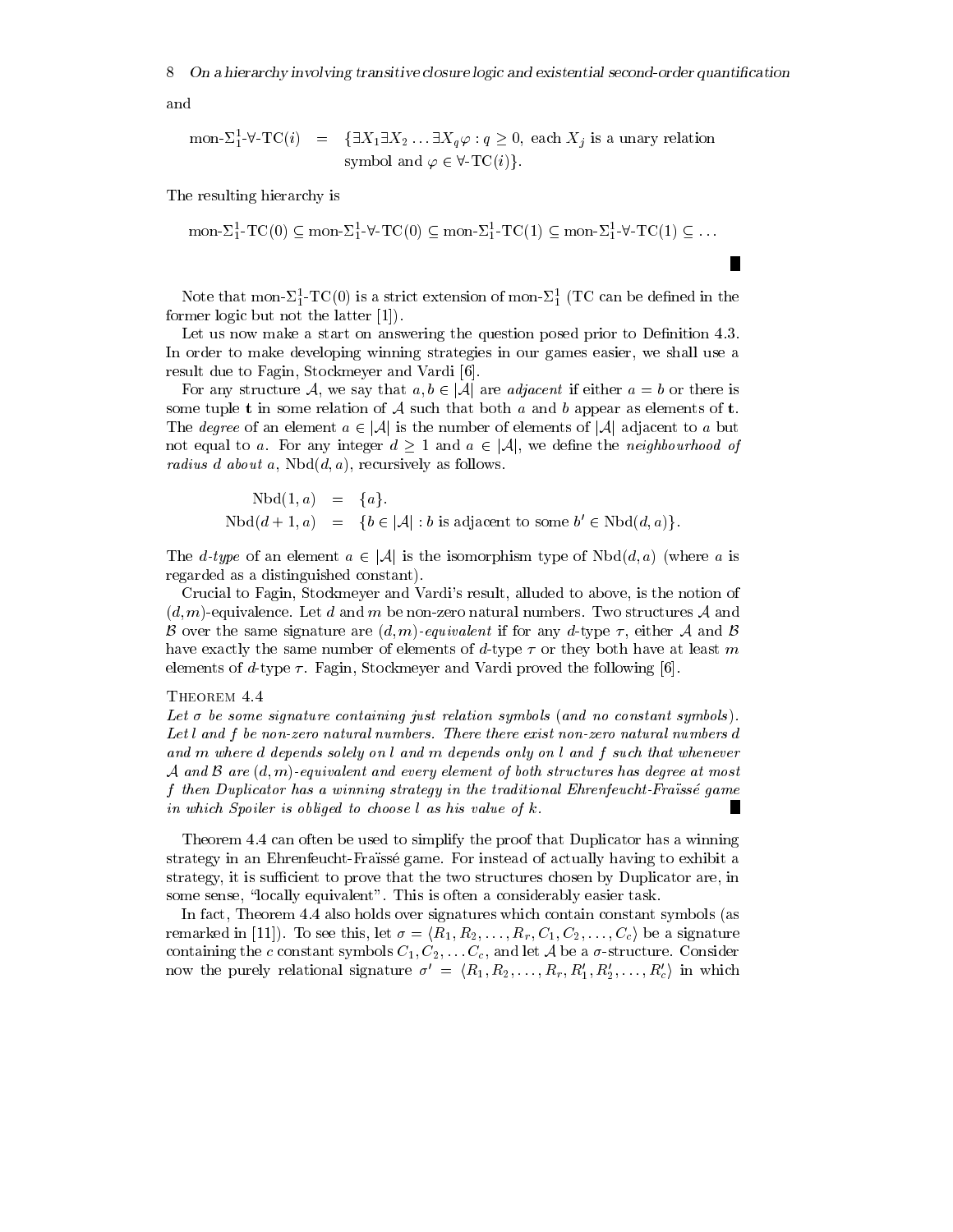each constant symbol of  $\sigma$  has been replaced by a unary relation symbol. We define the structure A' over  $\sigma'$  in the following way. The universe of A' is equal to the universe of A. Each relation  $R_i$  of A' is identical to the relation  $R_i$  of A. Each relation R', of A' is defined so that  $R'_i(u)$  holds for precisely one value  $u \in |\mathcal{A}'|$ ; specifically, for that value for which  $(A, u) \models C_i = x$ . Clearly, for any d and m, a pair of structures A and B are  $(d, m)$ -equivalent if, and only if, the corresponding structures A' and B' are  $(d, m)$ -equivalent. Furthermore, Duplicator has a winning strategy in the traditional Ehrenfeucht-Fraïssé game on  $A$  and  $B$  if, and only if, she has a winning strategy on  $A'$  and  $B'$ .

THEOREM 4.5

Let  $\sigma = \langle E, C, D \rangle$ , where E is a binary relation symbol and C and D are constant symbols. Let  $\Omega$  be the problem consisting of those  $\sigma$ -structures which when considered as undirected graphs, in the natural way, are connected. Then  $\Omega$  cannot be defined by a sentence of the logic mon- $\Sigma_1^1$ -TC(0).

**PROOF.** We shall play a mon- $\Sigma_1^1$ -TC( $\omega$ )-game where  $\omega$  is a string over the alphabet  $\{\forall,\exists,TC,\neg TC\}$  of the form  $TC\omega'$ , with  $\omega' \in \{\forall,\exists\}^*$ . Spoiler begins by choosing positive integers s and k. Of course, the value of k will determine the length of tuples chosen by Spoiler in the first TC-move of the Grädel-part of any play of the game: call this number  $k_0$  and let  $k_1 = k - k_0$  (and so  $k_1$  is the length of  $\omega'$ ). Duplicator takes  $f = 2$  and  $l = k_1$  and applies Theorem 4.4 to obtain d and m. Duplicator begins by choosing the structure A to be a cycle of a certain length  $p$ , together with two constants C and D (the structure B will ultimately be a pair of disjoint cycles, hence our choice of  $f = 2$ ). The choice of the actual value for p is made as follows.

Given any undirected path of length 2d (with  $2d + 1$  vertices), there are exactly  $(2<sup>s</sup>)<sup>2d+1</sup>$  ways of colouring it (with 2<sup>s</sup> colours). Consequently, for any r, if Duplicator chooses  $p > r(2d+1)2^{s(2d+1)}$  then no matter how Spoiler might colour the cycle  $A$ , the resulting coloured cycle  $A'$  must contain at least r identically coloured, nonoverlapping regions of length 2d (any region includes  $2d + 1$  vertices, so there are at least  $r2^{s(2d+1)}$  batches of  $2d+1$  vertices on the cycle; and thus some colouring of a region appears at least r times). Call these regions  $\Delta_1, \Delta_2, \ldots, \Delta_{r'}$ , with  $r' \geq r$ . Note that in fact  $p$  may be chosen to be much smaller than this and this property would still hold: we are interested only in the existence of such a  $p$ , not in a minimal value.

We must now choose a suitable value for  $r$ . The number of distinct isomorphism types of radius d on the cycle  $A$  (ignoring, for the moment, the constants C and D which must also eventually be chosen) is at most  $2^{s(2d+1)}$ . So the power set of such isomorphism types has size at most  $2^{2^{s(2d+1)}}$ . Consider any "gap" between two regions  $\Delta_i$  and  $\Delta_{i+1}$ , where  $i \in \{1, 2, ..., r-1\}$ , or between  $\Delta_{r'}$  and  $\Delta_1$  (note that no vertex lies in both a gap and a region). Every gap gives rise to the subset of isomorphism types of radius  $d$ , i.e.,  $d$ -types, witnessed by the vertices of the gap. If we choose  $r \geq 2(m + 2k_0 + 2)2^{2^{s(2d+1)}}$  then there exist at least  $2(m + 2k_0 + 2)$  gaps giving rise to the same set  $S$  of isomorphism types of radius  $d$ . Moreover, any one of the isomorphism types in S is witnessed by at least  $2(m + 2k_0 + 2)$  vertices in A'. So,<br>Duplicator chooses  $p \ge 2(m + 2k_0 + 2)2^{2^{s(2d+1)}}(2d+1)2^{s(2d+1)}$ .

Consider the following strategy of Duplicator. Duplicator chooses a cycle  $A$  of length  $p$ , together with two constants C and D, and Spoiler replies by colouring this cycle, with  $2^s$  colours, to give the coloured cycle A'. Duplicator takes a copy of A'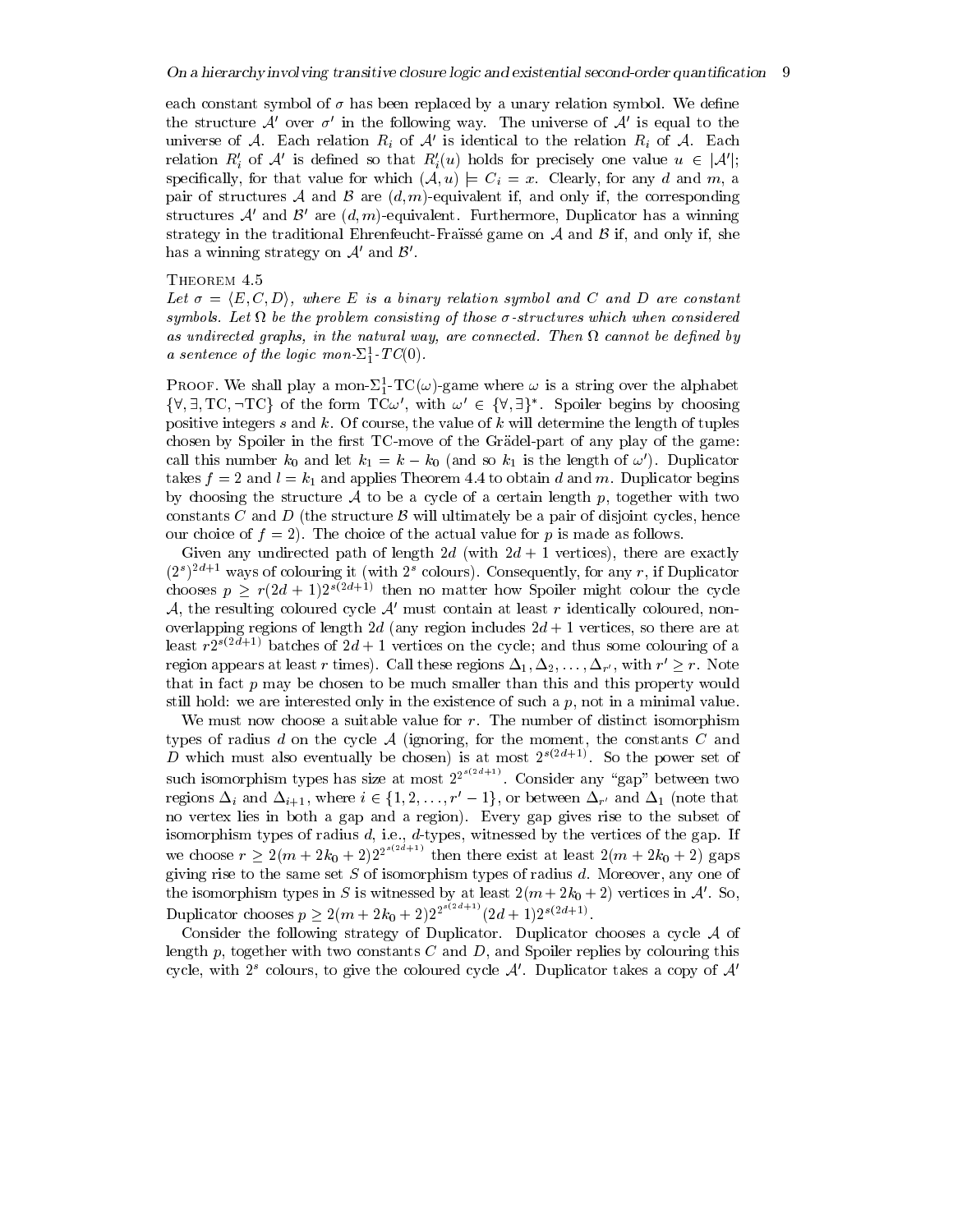and determines the r' identically coloured regions and (at least)  $2(m + 2k_0 + 2)$  gaps giving rise to the same set of isomorphism types of radius  $d$ . Duplicator chooses a gap, without loss of generality between the regions  $\Delta_1$  and  $\Delta_2$ , say, such that neither of the constants C and D lie in the gap nor in the adjacent  $\Delta$ -regions. Then Duplicator copies the portion of the coloured cycle from the median vertex of the region  $\Delta_i$ through the gap to the median vertex of the region  $\Delta_{i+1}$ ; and then Duplicator fuses the two extreme vertices of this path (that is, the copies of the median vertices) to form a coloured cycle. This process can be visualised in Fig. 1. Duplicator chooses the coloured structure  $\mathcal{B}'$  to be the disjoint union of the copy of the coloured cycle  $\mathcal{A}'$ (complete with constants) and the newly-formed coloured cycle. Denote by  $\mathcal{B}'_0$  the coloured cycle of  $\mathcal{B}'$  that is isomorphic to  $\mathcal{A}'$ ; and denote by  $\mathcal{B}'_1$  the other coloured cycle.



Figure 1. Forming the new cycle.

According to the game, Spoiler chooses a path of  $k_0$ -tuples over  $|\mathcal{A}'|$ . Duplicator's strategy is such that she replies with the isomorphic path of  $k_0$ -tuples over  $|\mathcal{B}'_0|$ . Whichever pair of tuples Spoiler places pebbles on, Duplicator responds isomorphically. They now play a traditional Ehrenfeucht-Fraïssé game, determined by  $\omega$ , on the structures  $A'$  and  $B'$  where each has been augmented with  $2k_0$  constants. Let us consider the isomorphism types of radius  $d$  in each structure. Obviously, the isomorphism types arising from  $A'$  and  $B'_0$  are identical; and there are exactly the same numbers of vertices of each present. As regards any isomorphism type arising from a vertex of  $\mathcal{B}'_1$ , there are at least m vertices of identical type in A. To see this, note that ignoring the constants C and D and the  $2k_0$  pebbles, there are at least  $m+2k_0+2$ vertex-disjoint portions of A' of the form  $(\Delta_i, \text{gap}, \Delta_{i+1})$  giving rise to the same set of isomorphism types as witnessed by the vertices of  $|\mathcal{B}'_1|$ . Taking into account C and D and the  $2k_0$  pebbles results in at least m such portions. Hence, A' and B' are  $(d, m)$ -equivalent and Duplicator has a winning strategy by Theorem 4.4 (note that we are applying Theorem 4.4 to coloured structures). Theorem 3.5 implies that  $\Omega$  is **I** not definable in mon- $\Sigma_1^1$ -TC(0) and the result follows.

Note that we deliberately chose our signature in Theorem 4.5 to contain (distinct) constant symbols so that we could actually define sentences of mon- $\Sigma$ -1-TC(0).

COROLLARY 4.6  $mon\text{-}\Sigma$ -1-TC(0)  $\subset$  mon- $\Sigma$ -1- $\forall$ -TC(0); and mon- $\Sigma$ -1-TC(0) is not closed under com*plementation.*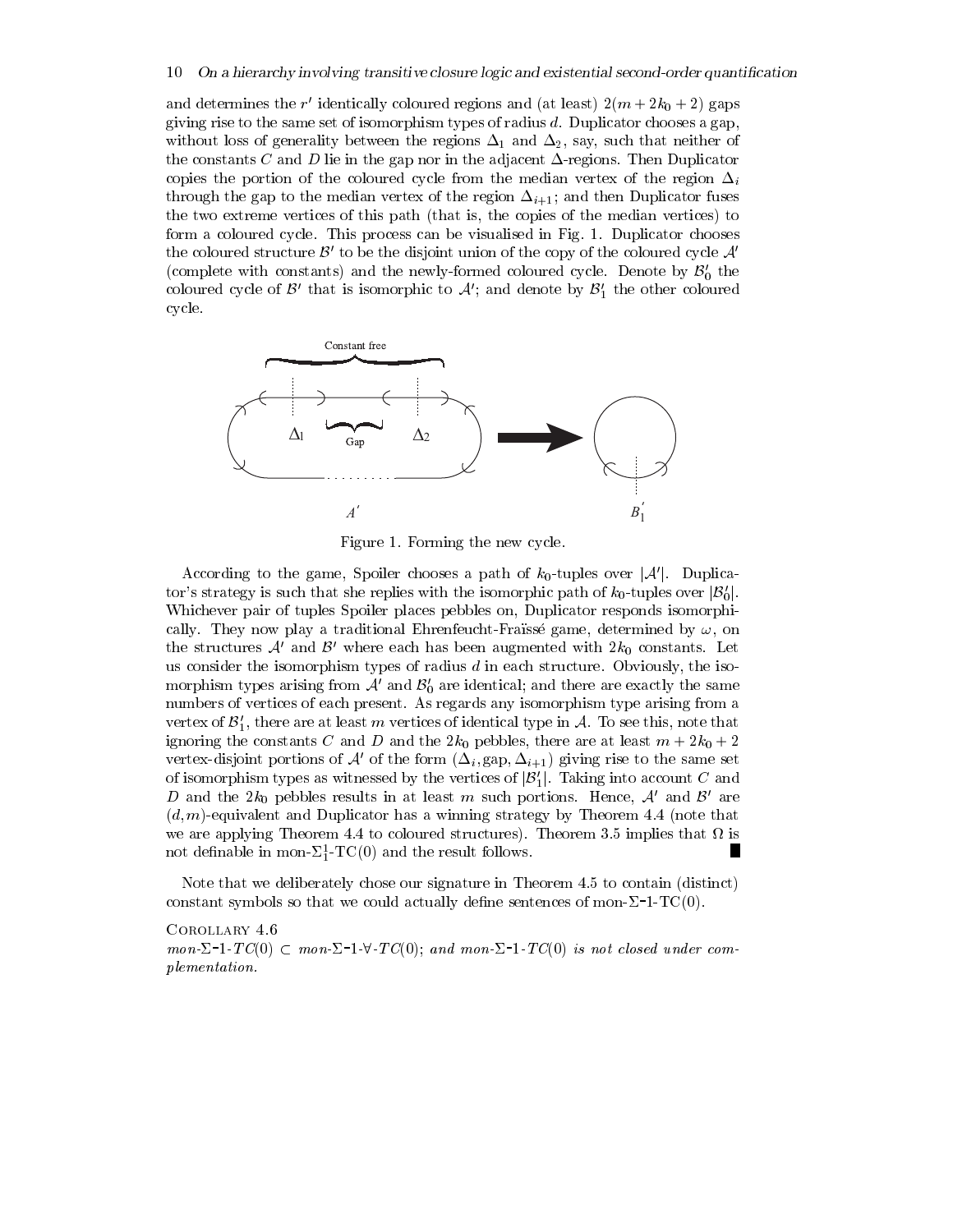PROOF. Follows immediately from Theorem 4.5 and the fact [5] that the problem consisting of those undirected graphs that are not connected is definable in mon- $\Sigma_1^1$ ; and so in mon- $\Sigma$ -1-TC(0).

Of course, we would like to obtain that the hierarchy in Definition 4.3 is proper. However, Grädel's constructions from [7], to prove his hierarchy result in the absence of second-order quantification, cannot be used as we now explain. We have already commented (prior to Definition 3.3) that existential first-order quantification can be simulated using a TC quantifier. One consequence of this is that in order to prove that  $\forall$ -TC(m)  $\subset$  TC(m+1), Grädel merely needed to show that  $\forall$ -TC(m)  $\subset \exists$ - $\forall$ -TC(m) (the definition of this latter logic should be clear). However, when we have a secondorder  $\exists$  quantifier present, this is not the case. For a sentence of mon- $\Sigma_1^1$ - $\exists$ - $\forall$ - $TC(m)$ of the form

$$
\exists X_1 \exists X_2 \ldots \exists X_q \exists y \forall z_1 \forall z_2 \ldots \forall z_m \varphi,
$$

with  $\varphi \in TC(m)$ , is equivalent to one of the form

 $\exists X_1 \exists X_2 \dots \exists X_q \exists Y ("Y \neq \emptyset" \land \forall y (\neg Y(y) \lor \forall z_1 \forall z_2 \dots \forall z_m \varphi)).$ 

At first sight, it may appear that we have not gained very much: we still require a first-order existential quantifier to express " $Y \neq \emptyset$ ". Note, however, that " $Y \neq$  $\emptyset$ "  $\in$  TC(0), and consequently may be moved inside  $\varphi$ . Thus our original sentence is equivalent to one from mon- $\Sigma_1^1$ - $\forall$ -TC(m). As a consequence, any attempt to prove a full hierarchy result analogous to Grädel's must make more essential use of the quantifier TC than its ability to define first-order existential quantification. This appears to be a combinatorially difficult problem to circumvent.

As a final remark, note that in our proof of Theorem 4.5, we make no real use of the quantifier TC beyond the fact that the problem TC is *closed under superstructures*; that is, if A and B are structures over the signature  $\langle E, C, D \rangle$  such that  $|\mathcal{A}| \subseteq |\mathcal{B}|$ , A is B restricted to |A| and  $A \in TC$  then necessarily  $B \in TC$ . If we were to define a logic mon- $\Sigma_1^1$ - $\Gamma$ , for some problem  $\Gamma$  that is closed under superstructures, just as we have defined mon- $\Sigma_1^1$ -TC (complete with associated fragments and analogous semantics), the proof of Theorem 4.5 essentially goes through so that we obtain the following more general result.

#### COROLLARY 4.7

Let  $\sigma = \langle E, C, D \rangle$ , where E is a binary relation symbol and C and D are constant symbols. Let  $\Omega$  be the problem consisting of those  $\sigma$ -structures which when considered as undirected graphs, in the natural way, are connected. Let  $\Gamma$  be some problem that is closed under superstructures. Then  $\Omega$  cannot be defined by a sentence of the logic  $mon \Sigma^1_1 \Gamma(0)$ .

# References

- [1] M. Ajtai and R. Fagin, Reachability is harder for directed than for undirected graphs, Journal of Symbolic Logic 55 (1990)  $1-48$ .
- [2] B. Courcelle, On the expression of graph properties in some fragments of monadic second-order logic, DIMACS Series in Discrete Mathematics and Theoretical Computer Science 31 (1997)  $33 - 62$
- [3] H.-D. Ebbinghaus and J. Flum, Finite Model Theory, Springer-Verlag (1995).